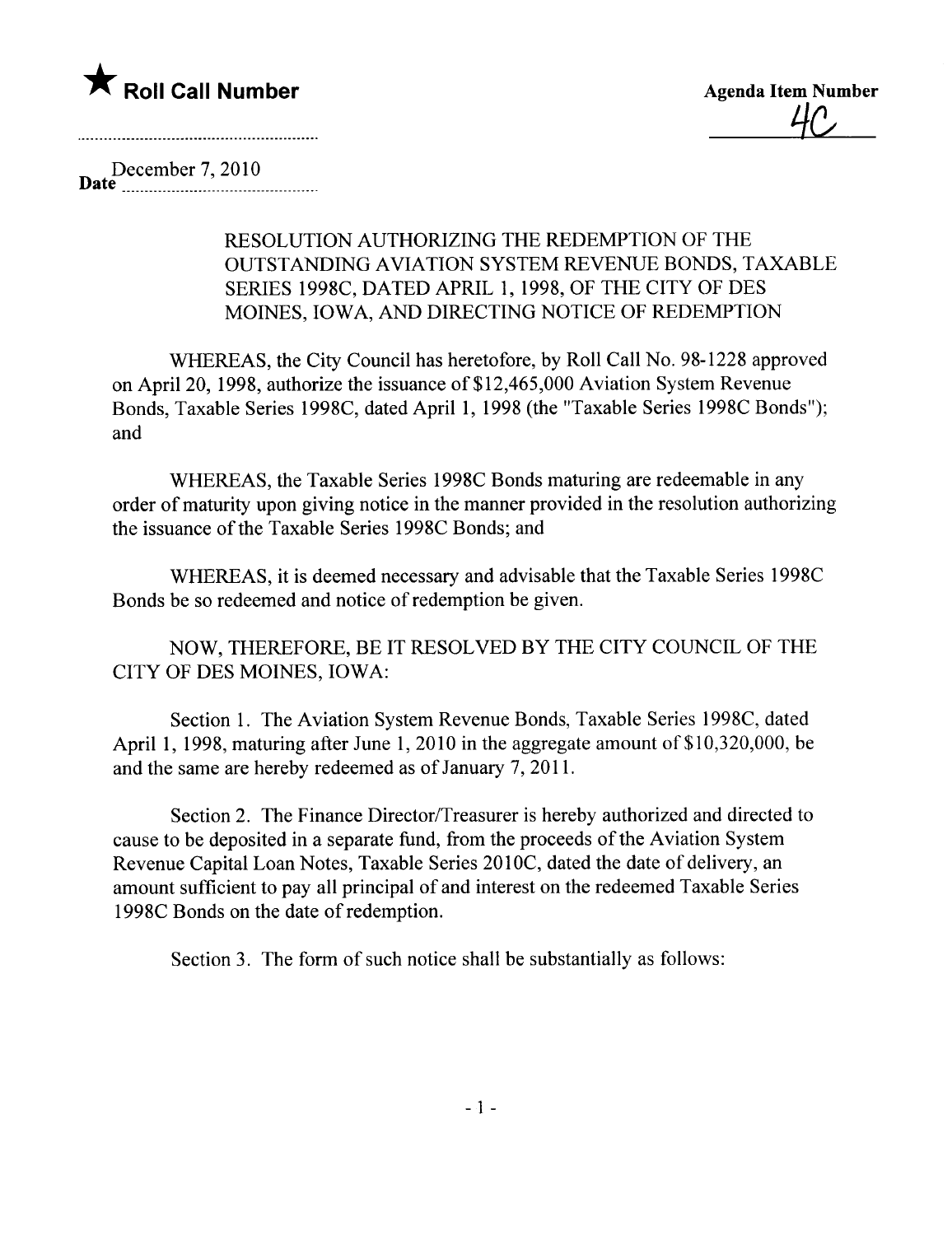

D December 7,2010 ate \_\_\_\_\_\_\_\_\_\_\_\_\_\_\_....\_\_\_\_\_\_\_\_\_\_\_\_\_\_\_\_\_\_..\_\_\_\_\_

## NOTICE OF THE CALL OF BONDS FOR REDEMPTION TO THE HOLDERS OF THE FOLLOWING DESCRIBED BONDS:

Please take notice that the Bonds described below have been called for redemption. Owners of the Bonds should present their Bonds for payment on the Redemption Date.

Issuer: City of Des Moines, Iowa

Original Issue Amount: \$12,465,000

Bond Issue: Aviation System Revenue Bonds, Taxable Series 1998C

Dated Date: April 1, 1998

Redemption Date: January 7, 2011

Redemption Price: Par, plus accrued interest

## Bonds Called for Redemption

| Principal    | Interest | Maturity     | <b>CUSIP</b>   |
|--------------|----------|--------------|----------------|
| Amount       | Rate     | Date         | <b>Numbers</b> |
| \$10,320,000 | 6.95%    | July 1, 2028 | 25009E BL0     |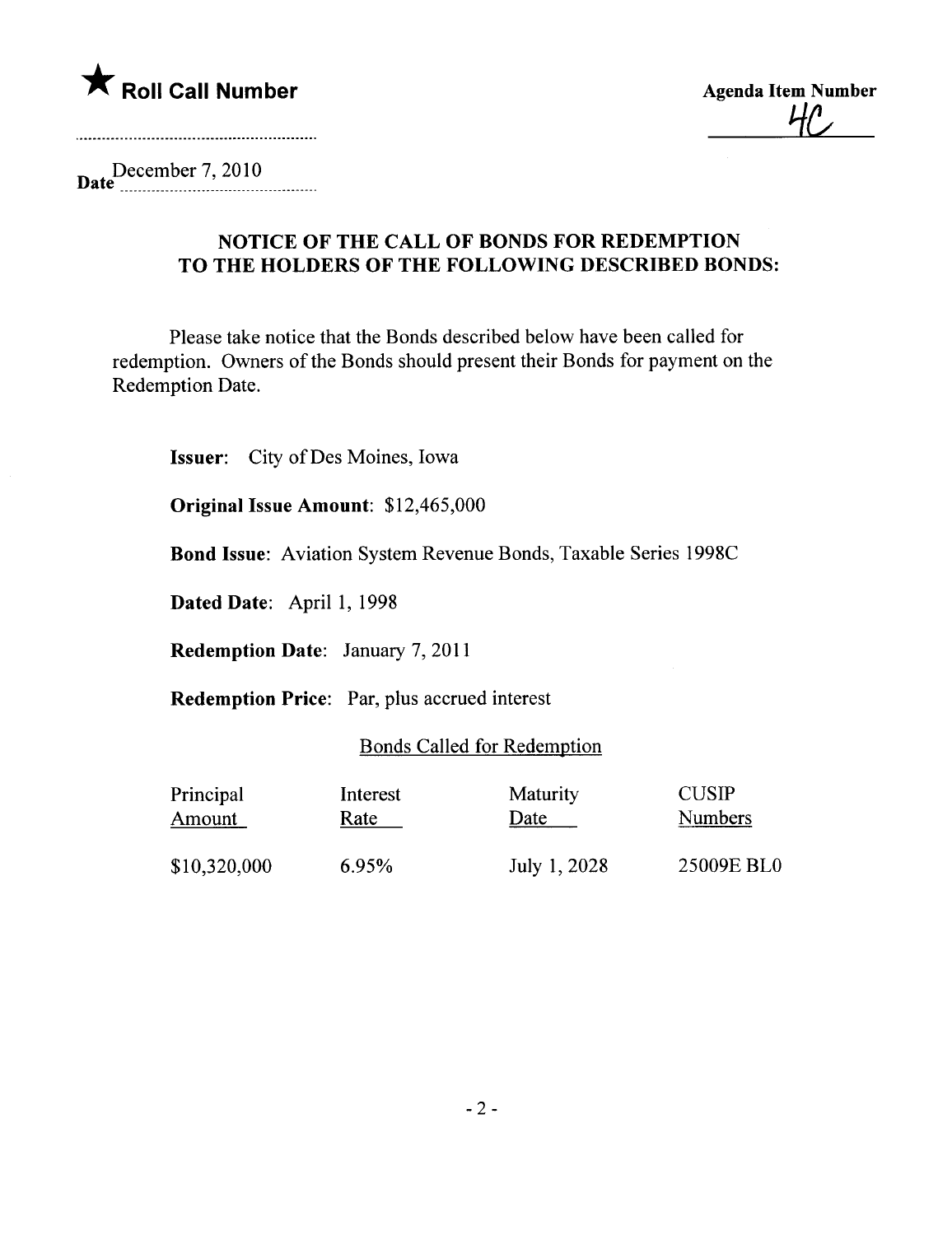

 $4/$ 

D December 7, 2010 ate \_ \_ \_\_\_\_\_\_\_\_\_ \_ \_\_\_\_\_\_\_\_\_\_ \_\_\_\_\_ \_ \_ \_ \_\_u\_\_\_\_ \_\_\_\_\_\_

No representation is made as to the accuracy of the CUSIP numbers printed herein or on the Bonds.

The above Bonds should be presented to the Registrar, the Finance Director/Treasurer, City of Des Moines, City Hall, 400 Robert D. Ray Drive, Des Moines, Iowa 50309, telephone (515/283-4844). This represents a full call of the outstanding obligations. All interest on the Bonds being so redeemed wil cease to accrue on the Redemption Date.

> Finance Director/Treasurer City of Des Moines, Iowa, Registrar

(End of Notice)